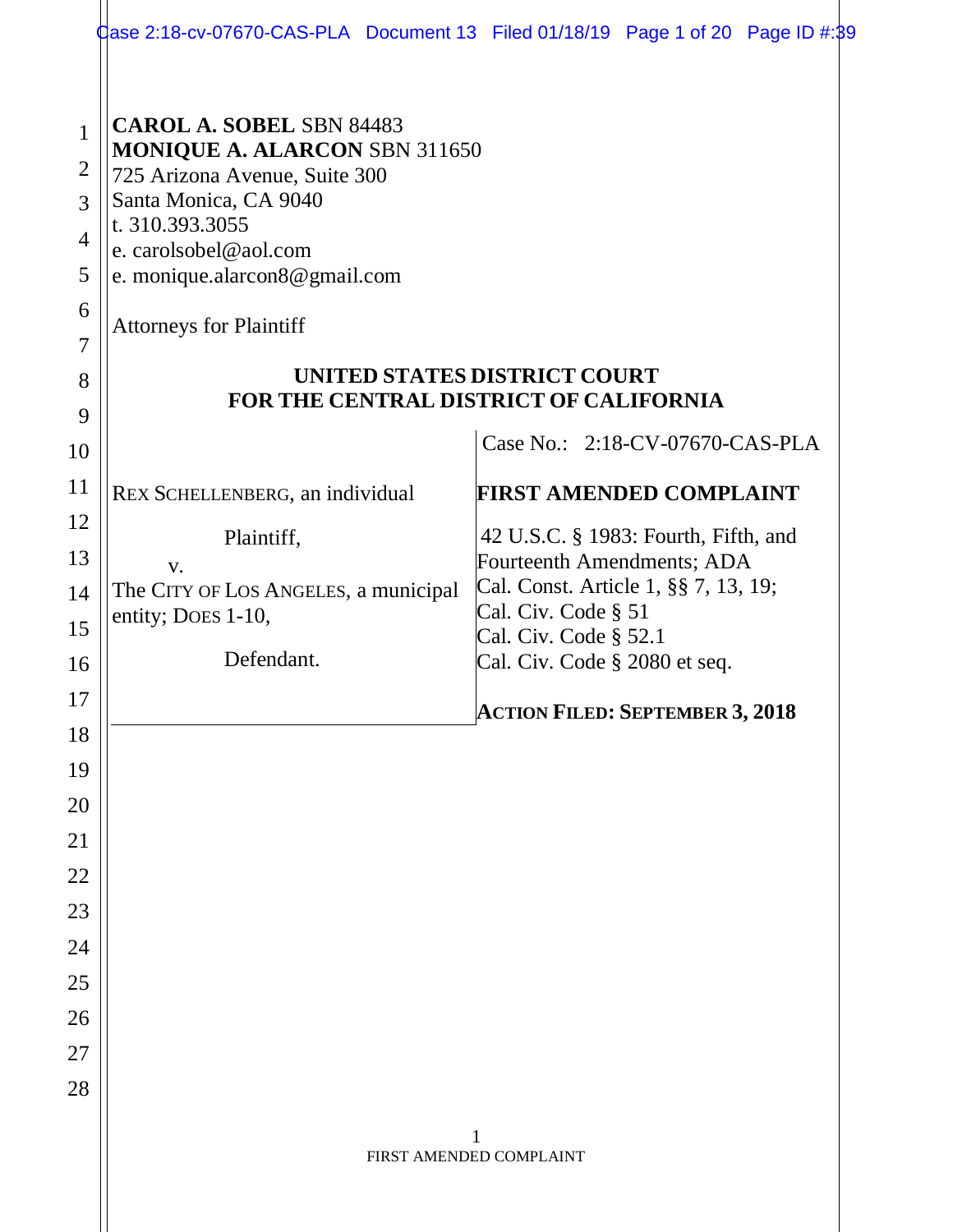# 1 2 3 4

5

6

7

8

9

10

11

12

13

14

15

16

17

18

19

20

21

22

23

24

25

26

27

28

# **JURISDICTION AND VENUE**

1. This is an action for injunctive relief, declaratory relief, and damages pursuant to 42 U.S.C. § 1983 based upon the continuing violations of Plaintiff's rights under the Fourth, Fifth, and Fourteenth Amendments to the United States Constitution and California constitutional and statutory law. Jurisdiction exists pursuant to 28 U.S.C. § 1331 and 1343 based on questions of federal constitutional law and 42 U.S.C. § 1983. Jurisdiction also exists under the Declaratory Judgment Act, 28 U.S.C. §§ 2201(a) and 2202. This Court has supplemental jurisdiction over Plaintiff's state law claims pursuant to 28 U.S.C. § 1367, as it arises from the same case or controversy as Plaintiff's federal claims.

2. Venue is proper in the Central District of California pursuant to 28 U.S.C. §1391(b) as all parties reside in the Central District and the events and conduct complained of herein all occurred in the Central District.

#### **PRELIMINARY STATEMENT**

3. In 2012, the Ninth Circuit upheld a preliminary injunction in *Lavan v. City of Los Angeles*, 693 F.3d 1022 (9th Cir. 2012), 133 S.Ct. 2855 (2013) cert denied. *Lavan* challenged the enforcement of an earlier version of Los Angeles Municipal Code § 56.11, proscribing the placement of any personal property on public property. *Lavan v. City of Los Angeles*, 797 F.Supp.2d 1005 (C.D. Cal. 2011). In *Lavan*, the district court enjoined the City from seizing property of unhoused individuals without due process notice requirements unless it is abandoned, evidence of a crime or creates an immediate public hazard. The injunction also barred the City from summarily destroying seized property and ordered the City to store the property for 90 days, consistent with state law. In affirming the rights of the plaintiffs in *Lavan*, the Ninth Circuit underscored that the "simple rule [i.e. notice and an opportunity to be heard by an impartial tribunal] holds whether the property in question is an Escalade or a [tent], a Cadillac or a cart." 693 F.3d at 1032.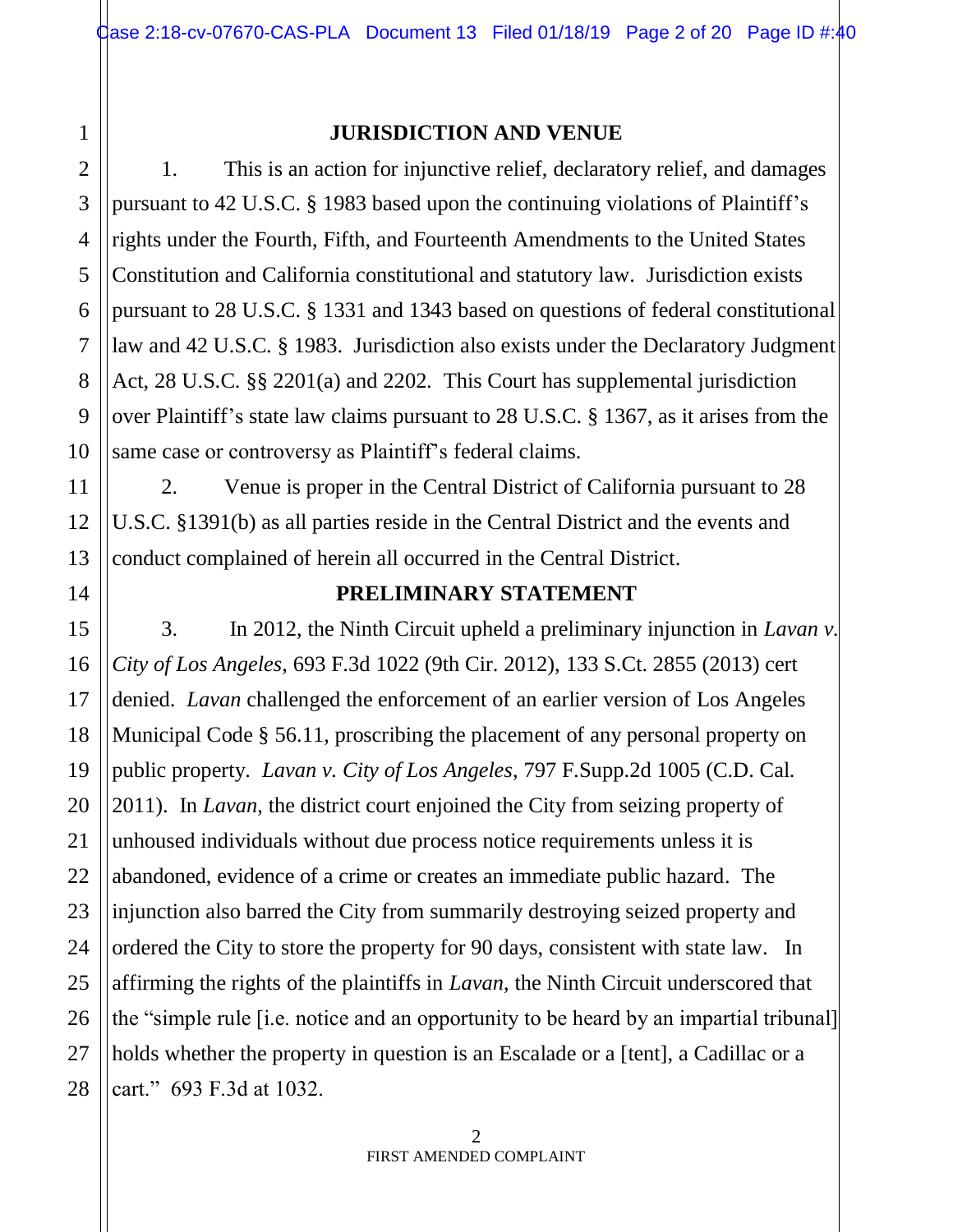4. The City of Los Angeles has been sued repeatedly to stop the unlawful seizure and summary destruction of the personal property of homeless individuals. *See e.g., Bennion v. City of Los Angeles*, LASC Case C637718 (1987); *Justin v. City of Los Angeles*, 2000 U.S. Dist. LEXIS 17881; CV-00-12352 LGB (CD Cal. 2000); *Lavan v. City of Los Angeles*, 797 F. Supp. 2d 1005 (CD Cal. 2011); aff'd, 693 F.3d 1022 (9th Cir. 2013). It has also been sued twice to challenge the same practices in the Venice area. The most recent injunction issued in *Mitchell v. City of Los Angeles*, No. 16-cv-01750 SJO (GJSx) (C.D. Cal. 2016) [Dkt. 51 (Apr. 13, 3016)]. In each instance, the federal courts blocked the seizure and immediate destruction of personal property without due process.

5. Despite the repeated decisions from the federal court holding that homelessness is not a crime, the City continues the same unlawful policy and practice.

# **PARTIES**

### **PLAINTIFF:**

# **Rex Schellenberg**

6. Plaintiff REX SCHELLENBERG is a 78-year-old chronically homeless and physically disabled individual residing on the streets of Los Angeles. His sole source of income is Social Security Disability Insurance (SSDI). Given his limited fixed income, he is unable to secure appropriate affordable housing in the City.

7. Mr. Schellenberg became homeless in the early 1990s, after the Hollywood home he was renting was sold and he was forced to move. Even then, he had limited income and could not afford to rent at another location. He began living in his recreational vehicle (RV) on the streets of Los Angeles. For some period of time, he lived in the vehicle in a mobile home park, but his employment was precarious and after a couple of years he could not pay the fees to rent a space

1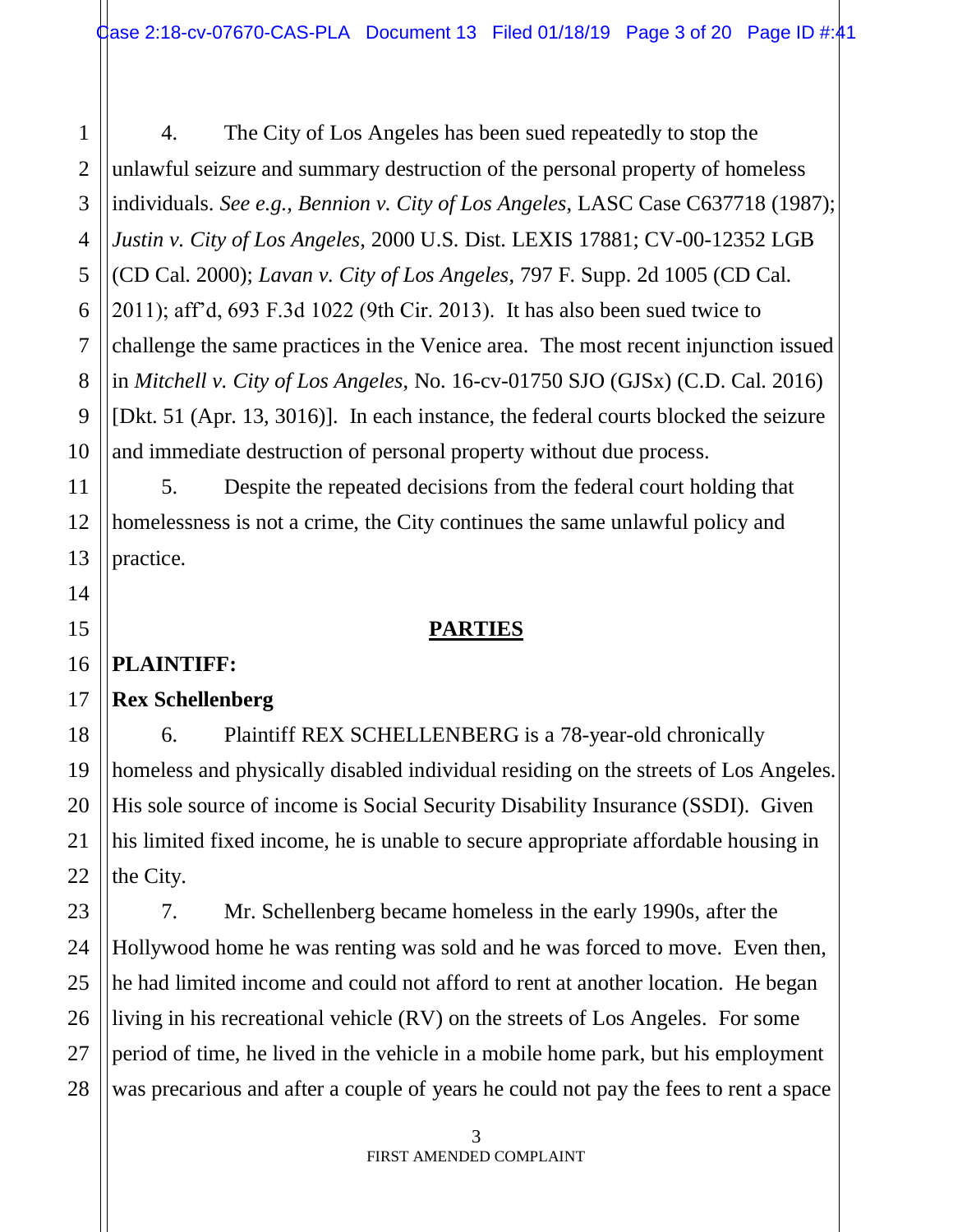1 at the mobile park either. Mr. Schellenberg eventually lost his vehicle and began living on the streets.

8. In 2005, Mr. Schellenberg was violently assaulted by an individual and suffered a severe spinal injury. As a result of his injuries, he began receiving SSDI benefits.

9. Mr. Schellenberger lives in the San Fernando Valley near the intersection of Balboa and Nordhoff Boulevards. On or about July 14, 2017, Defendants confiscated and summarily destroyed Mr. Schellenberg's property that was neatly stored on a public sidewalk.

### **DEFENDANTS:**

10. Defendant **CITY OF LOS ANGELES** is a municipal entity organized under the laws of the State of California with the capacity to sue and be sued. Liability under California law for Defendant City of Los Angeles is based in whole or in part upon California Government Code §§ 815.2 and § 920, and/or Civil Code §§ 43, 51, 51.7, and/ or 52.1. Liability under federal law for all government-entity employees is based upon 42 U.S.C. § 1983. The departments of the City of Los Angeles include, among others, the Los Angeles Police Department and the Department of Public Works, Bureau of Sanitation, employees of which committed the acts complained of herein.

11. The Defendant City, its employees and agents, participated personally in the unlawful conduct challenged herein and, to the extent that they did not personally participate, authorized, acquiesced, set in motion, or otherwise failed to take necessary steps to prevent the acts that resulted in the unlawful conduct and the harm suffered by Plaintiff. Each acted in concert with each other. The challenged acts caused the violation of Plaintiff's<sup>2</sup> rights.

12. The identities and capacities of Defendants **DOES 1 through 10** are presently unknown to Plaintiff, and on this basis, Plaintiff sues these Defendants by fictitious names. Plaintiff will amend the Complaint to substitute the true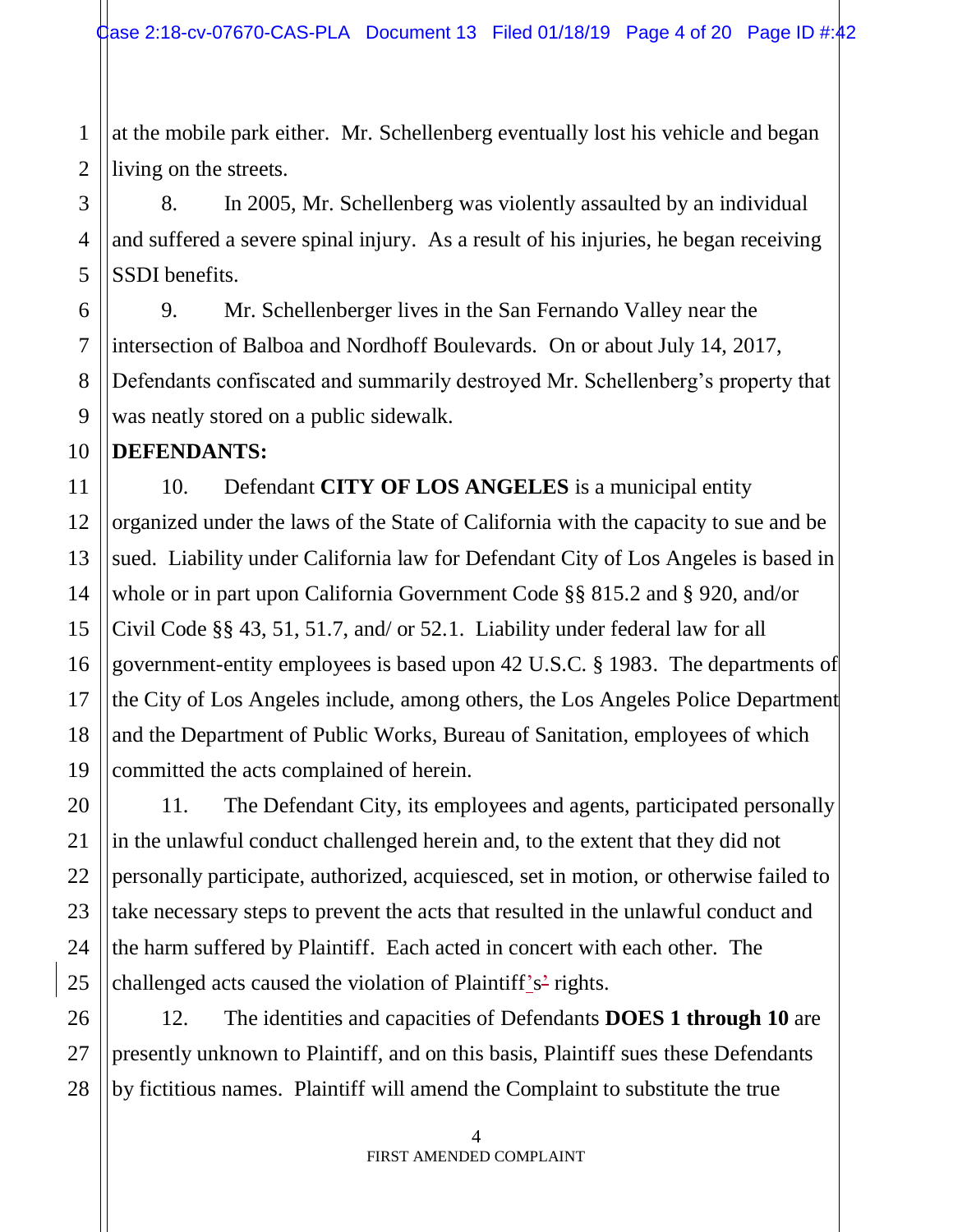names and capacities of the DOE Defendants when ascertained. Plaintiff is informed, believes, and thereon alleges that DOES 1 through 10 are, and were at all times relevant to this complaint, employees and/or agents of the Defendant CITY OF LOS ANGELES and are responsible for the acts and omissions complained of herein. Defendants DOES 1 through 10 are sued in both their official and individual capacities.

### **FACTS**

13. On or about July 14, 2017, Mr. Schellenberg was on a public sidewalk at the intersection of Balboa and Nordhoff in the Northridge neighborhood of the City of Los Angeles. He had his personal property with him as he had slept there the previous night, pursuant to the settlement in *Jones v. City of Los Angeles*, 444 F.3d 1118 (9th Cir. 2006). That morning, Mr. Schellenberg packed his belongings, including his tent and suitcases, and neatly stored them on the sidewalk, directly adjacent to a clothing donation receptacle located on the same sidewalk.

14. Mr. Schellenberg loaded a stroller with his most valuable belongings and began walking toward a nearby convenience store while pushing the stroller. As he walked in that direction and away from his other belongings, two LAPD officers (DOE 1 and DOE 2) stopped him and instructed him to return to the sidewalk with his stroller and the rest of his belongings.

15. On information and belief, the LAPD officers called for a vehicle from the Los Angeles Department of Public Works, Bureau of Sanitation. When Public Works employees arrived, the LAPD officers instructed the City employees to take all of Mr. Schellenberg's property, including the essential property he had placed in the stroller. At the same time, City employees gave Mr. Schellenberg one, 60-gallon trash bag and told him that he could only keep those belongings that fit in the bag.

16. While Mr. Schellenberg attempted to salvage some of his property, City employees simultaneously began seizing his property. Mr. Schellenberg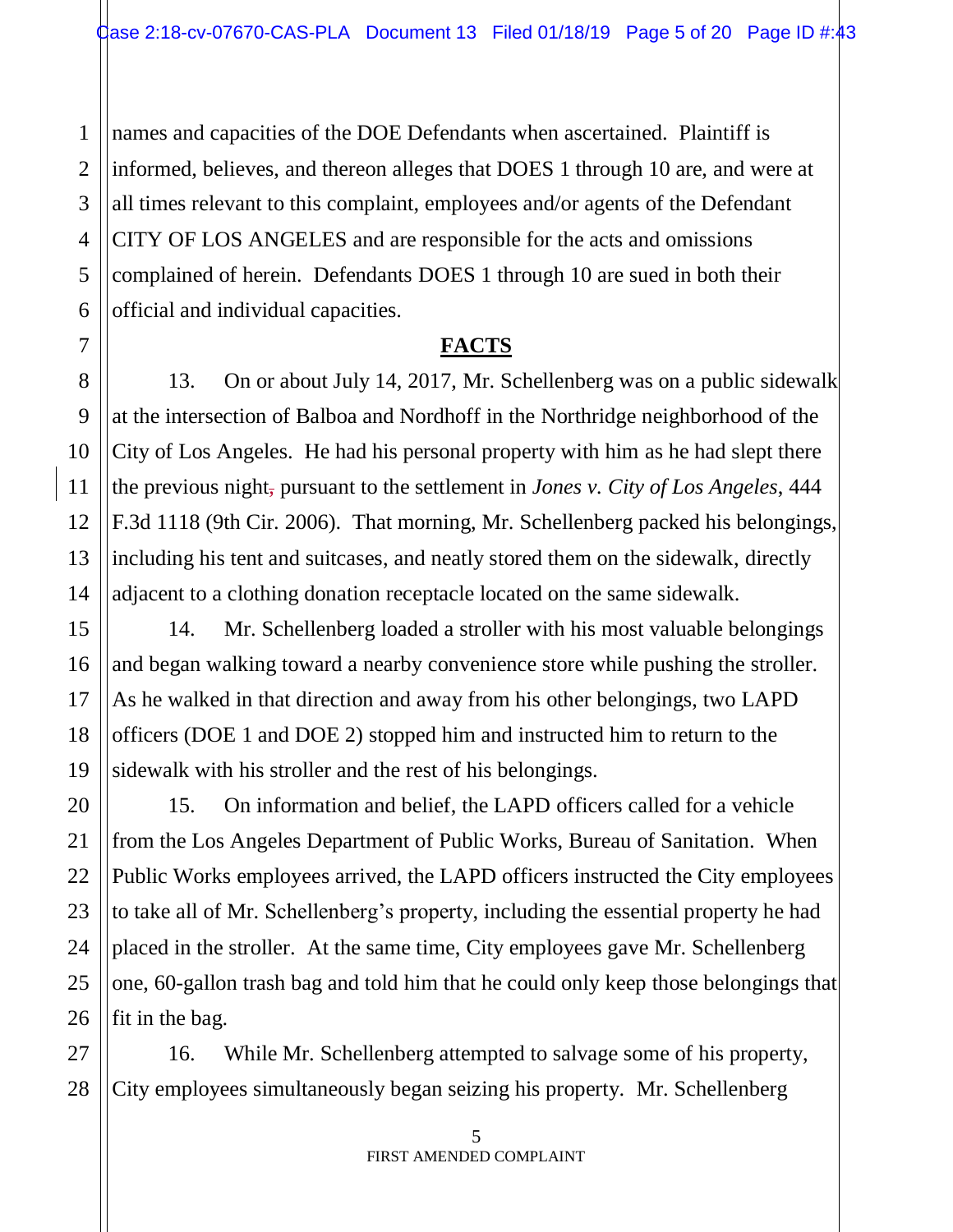1 objected to the City employees taking his property and repeatedly told them his property was not trash. Still, City employees arbitrarily and capriciously decided which property would be seized.

17. On information and belief, most of the property was thrown in the back of a green trash truck and immediately crushed by the garbage compressor. Some of his seized property was stored in the cab of the green truck.

18. Mr. Schellenberg was left with was three torn suitcases filled with women's clothes that were donated to him and which he intended to distribute to unhoused women in need. He had no opportunity to preserve different property more essential to his existence on the streets.

19. Among the property that the Defendant City seized was Mr. Schellenberg's new Schwinn bicycle, a stroller that he used to transport his clothes and essential property, a laptop, and important personal papers such as his Section 8 Housing Voucher. The Schwinn bicycle was Mr. Schellenberg's only mode of transportation and accommodated his disability.

20. At the time of this incident, Mr. Schellenberg's property was maintained in a manner that objectively indicated it was not trash nor abandoned. At the time that the bicycle was seized, Mr. Schellenberg had removed one wheel and chained the wheel and bicycle to the stroller. This is common practice of bicycle riders in public places in order to prevent bicycle thefts. The bicycle was fully operational when the wheel was attached.

21. After City employees seized his property, Mr. Schellenberg asked the two LAPD officers where his property would be taken. The LAPD officers did not tell him where he could retrieve his belongings. Instead, the officers handed him paperwork related to the LAPD "H.O.P.E." Team.

22. Following this event, Mr. Schellenberg searched online and discovered a phone number for the Department of Public Works, Bureau of Sanitation "unattended property" line. He was informed that if any property was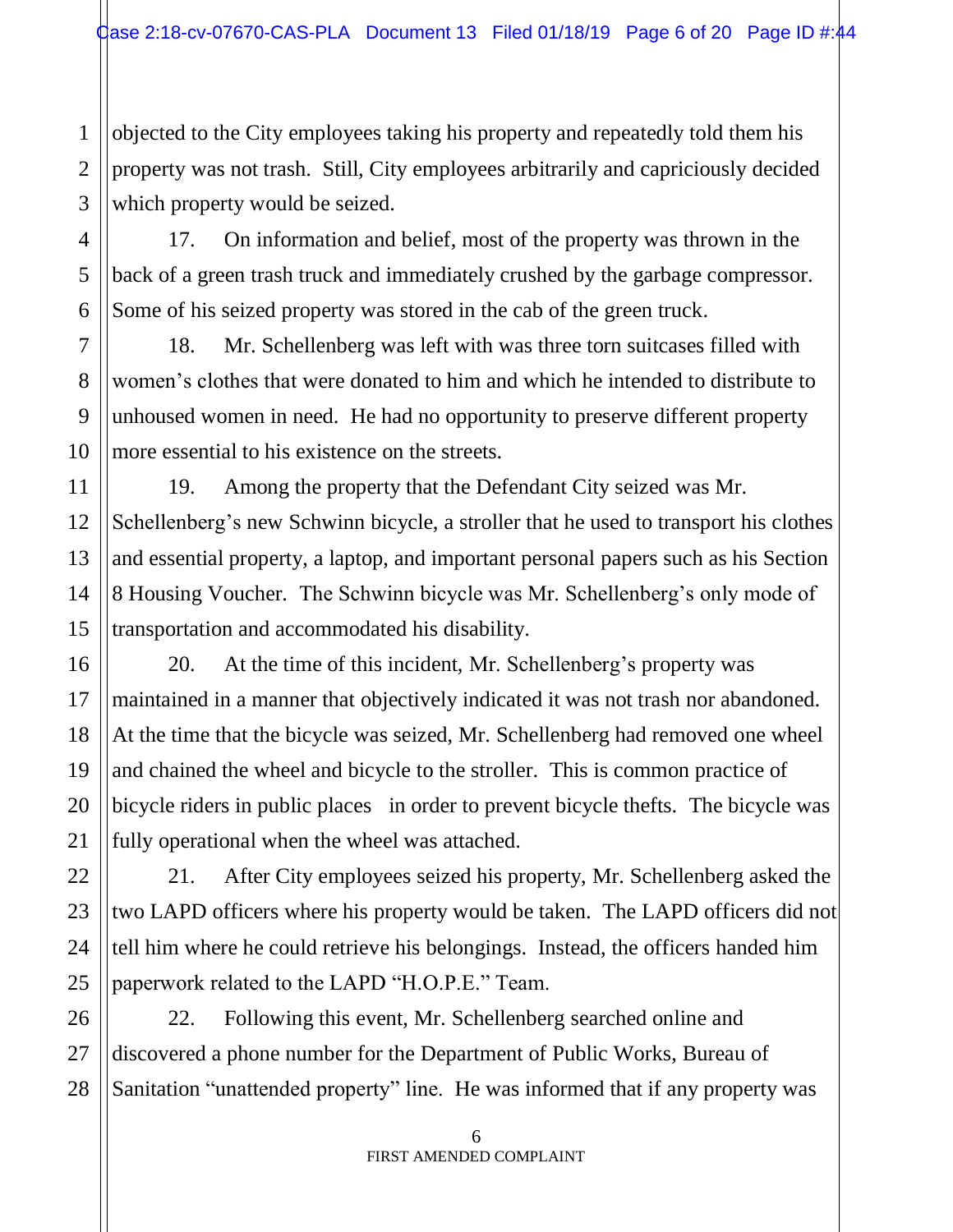1 stored by Public Works, it would be held at a storage facility located on Towne Avenue in Downtown Los Angeles. The Towne Avenue facility is located almost 30 miles from the location at which Mr. Schellenberg's property was seized. Traveling on public transportation from the west Valley to the Towne Avenue facility would take hours, a daunting task for an able-bodied person and an impossibility for Mr. Schellenberg with his mobility impairments. No accommodation was available or offered by the Defendants to help him retrieve his personal property, if any, stored at the distant storage facility.

23. Mr. Schellenberg made every effort to recover his property. He telephoned the number he found online multiple times and was eventually able to speak by phone with a supervisor at the storage facility. Mr. Schellenberg identified when and where his property was seized, but was informed him that no vehicle from that area brought in property on the day in question.

24. On information and belief, Mr. Schellenberg believes that nearly all of his property seized in this incident was immediately and completely destroyed by City workers and that none of it was stored. Approximately a month after he was told that none of his property was stored, City employees called Mr. Schellenberg and informed him that they found property that was mislabeled and asked him to describe the belongings that were taken. After he identified some of the property as his own, City employees returned the property to him in the parking lot of a local Goodwill. The only items returned to him were a tent, a blanket, and some clothing, but not his bicycle, laptop, personal documents including his Section 8 Voucher, or clothing and bedding seized on July 14, 2017.

25. The loss of his personal papers is a significant hardship. To obtain new paperwork for his Section 8 Housing eligibility, Mr. Schellenberg must travel downtown to the Housing Authority office. If he does so, he risks leaving his property behind and having it seized and destroyed by the City once again. This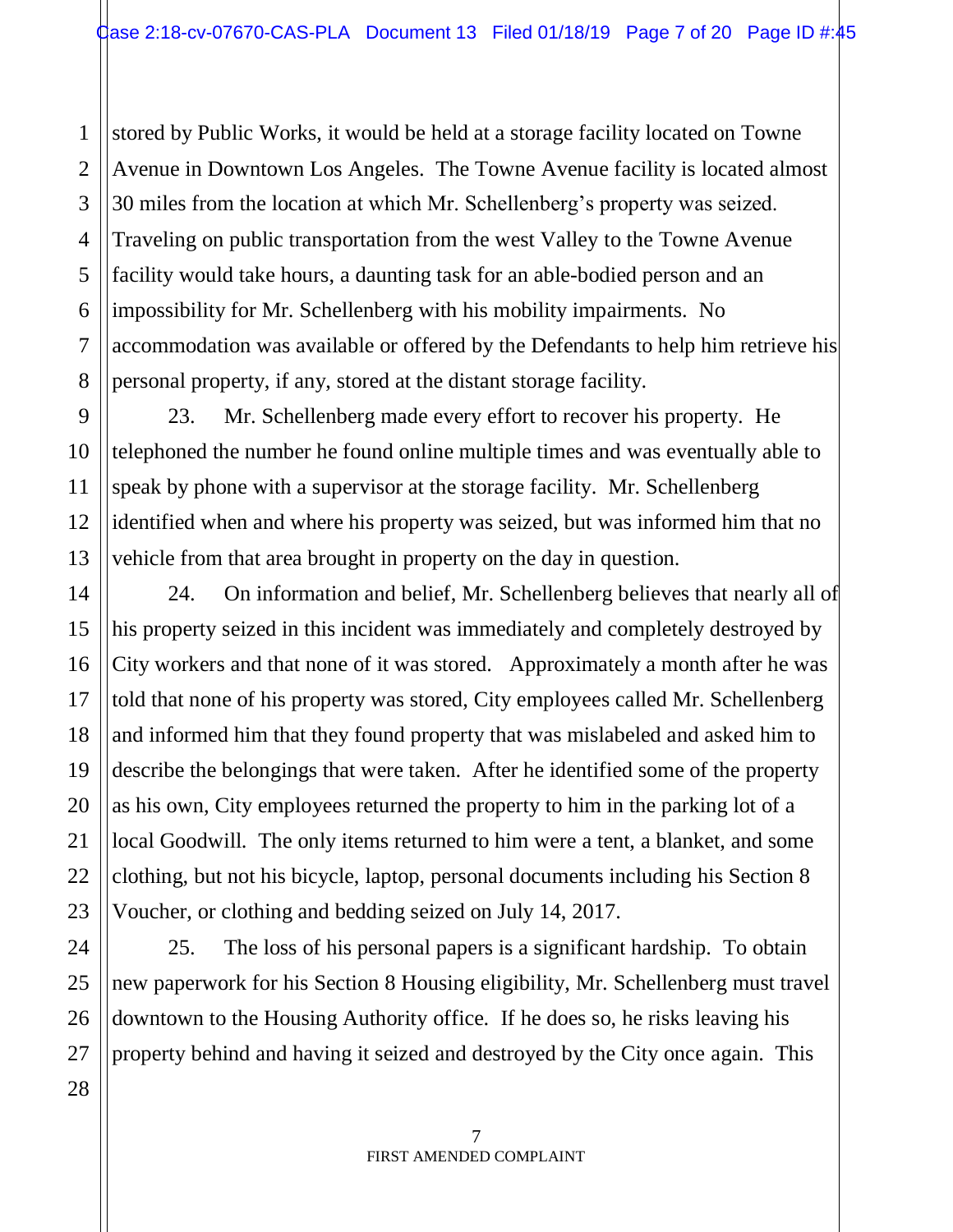1 cycle is prolonging and interfering with his efforts to obtain permanent supportive housing.

26. This was not the first or the last time Mr. Schellenberg's property was seized. Each time, his essential property such as tent, blankets, clothing, and canned food was taken and destroyed.

27. On or about July 10, 2018, Mr. Schellenberg was residing on a public sidewalk near the intersection of Platt and Victory in the West Hills neighborhood of the City of Los Angeles. His property was neatly stored on the sidewalk against the fence of a nearby drainage channel, adjacent to a Carl's Jr restaurant.

28. A Department of Public Works trash truck and LAPD officers approached Mr. Schellenberg who was at the nearby Carl's Jr. parking lot. Under the direction of LAPD "H.O.P.E. Team" Officer Garza, City employees seized Mr. Schellenberg's personal property that was stored near the fence and destroyed it in a garbage compressor. In response to Mr. Schellenberg's protest that his property was not trash, Officer Garza told him that he would decide which property Mr. Schellenberg could keep.

29. Once again, Mr. Schellenberg's essential property was unalterably destroyed. Defendants seized his laptop, clothes, blankets and non-perishable food. A small cart that Mr. Schellenberg used to transport his property was also seized and destroyed.

30. By August 28, 2018, Mr. Schellenberg had only small amount of essential items that he neatly packed into a cart, as shown in the photograph below, Exhibit 1. At the time, he was residing on the sidewalk at the intersection of Topanga Canyon Boulevard and Burbank Boulevard in the Woodland Hills neighborhood of the City of Los Angeles. He kept this cart with him at all times, never leaving it unattended, to avoid another property confiscation.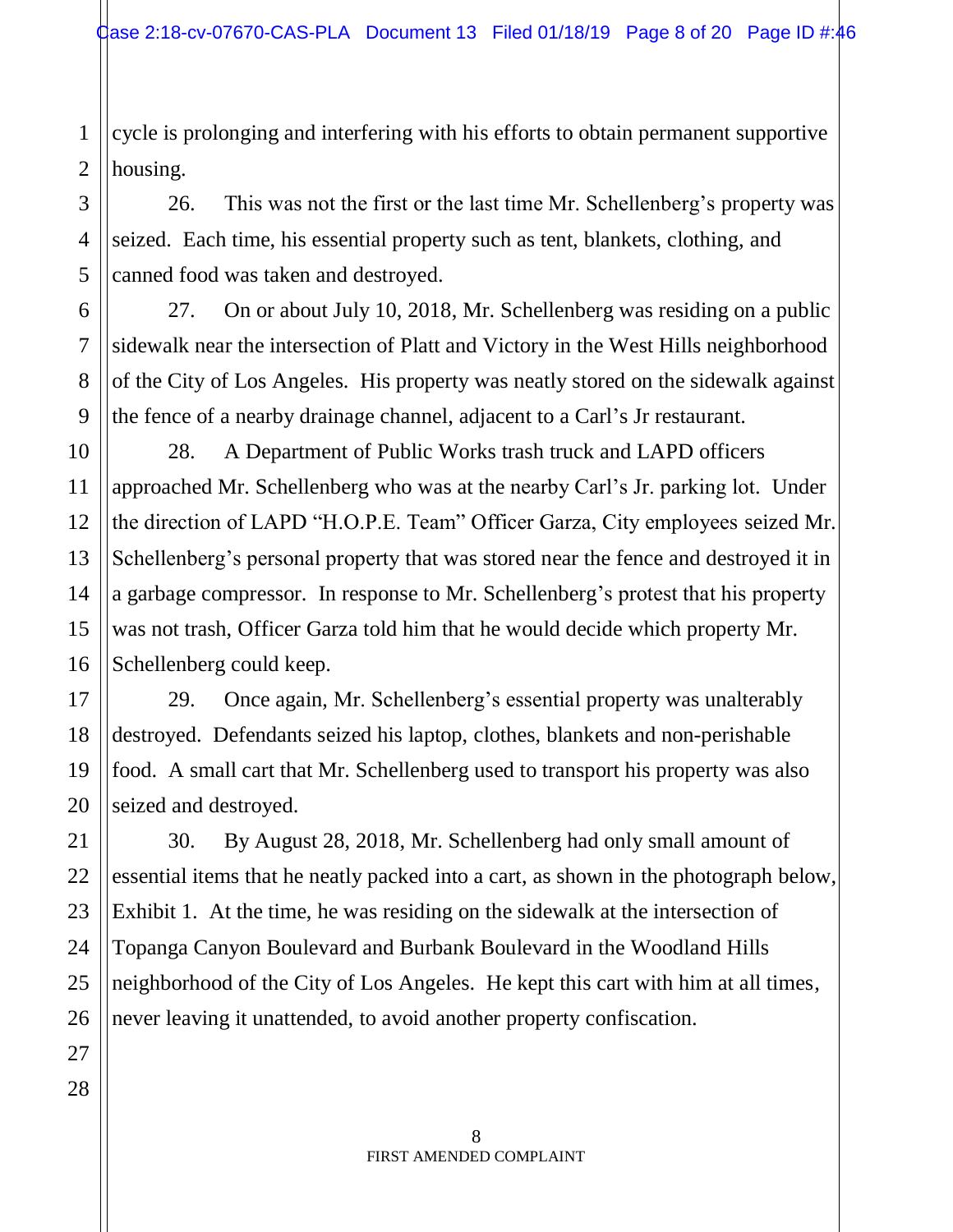

Exhibit 1.

 $\overline{a}$ 

31. On or about September 6, 2018, Mr. Schellenberg was still on the sidewalk at Topanga Canyon Boulevard and Burbank Boulevard. Previously, Senior Lead Officer Denci of the LAPD Community Relations Division had informed Mr. Schellenberg that he could maintain his personal property on the sidewalk, so long as he did not obstruct pedestrian traffic. Officer Denci confirmed that if Mr. Schellenberg kept some property under a bus bench and his push cart up against the fence, he would not be obstructing the sidewalk. The image shown below at Exhibit 2 accurately depicts the sidewalk and bus bench located at the intersection of Topanga Canyon and Burbank.<sup>1</sup>

<sup>1</sup> Accessible at: [https://www.google.com/maps/@34.1716939,-](https://www.google.com/maps/@34.1716939,-118.6059561,3a,75y,285.02h,84.39t/data=!3m6!1e1!3m4!1sg2YvazvoR2HyPvmk96pTXA!2e0!7i16384!8i8192) [118.6059561,3a,75y,285.02h,84.39t/data=!3m6!1e1!3m4!1sg2YvazvoR2HyPvmk96pTXA!2e0!7i16384!8i8192](https://www.google.com/maps/@34.1716939,-118.6059561,3a,75y,285.02h,84.39t/data=!3m6!1e1!3m4!1sg2YvazvoR2HyPvmk96pTXA!2e0!7i16384!8i8192)

 $\mathbf Q$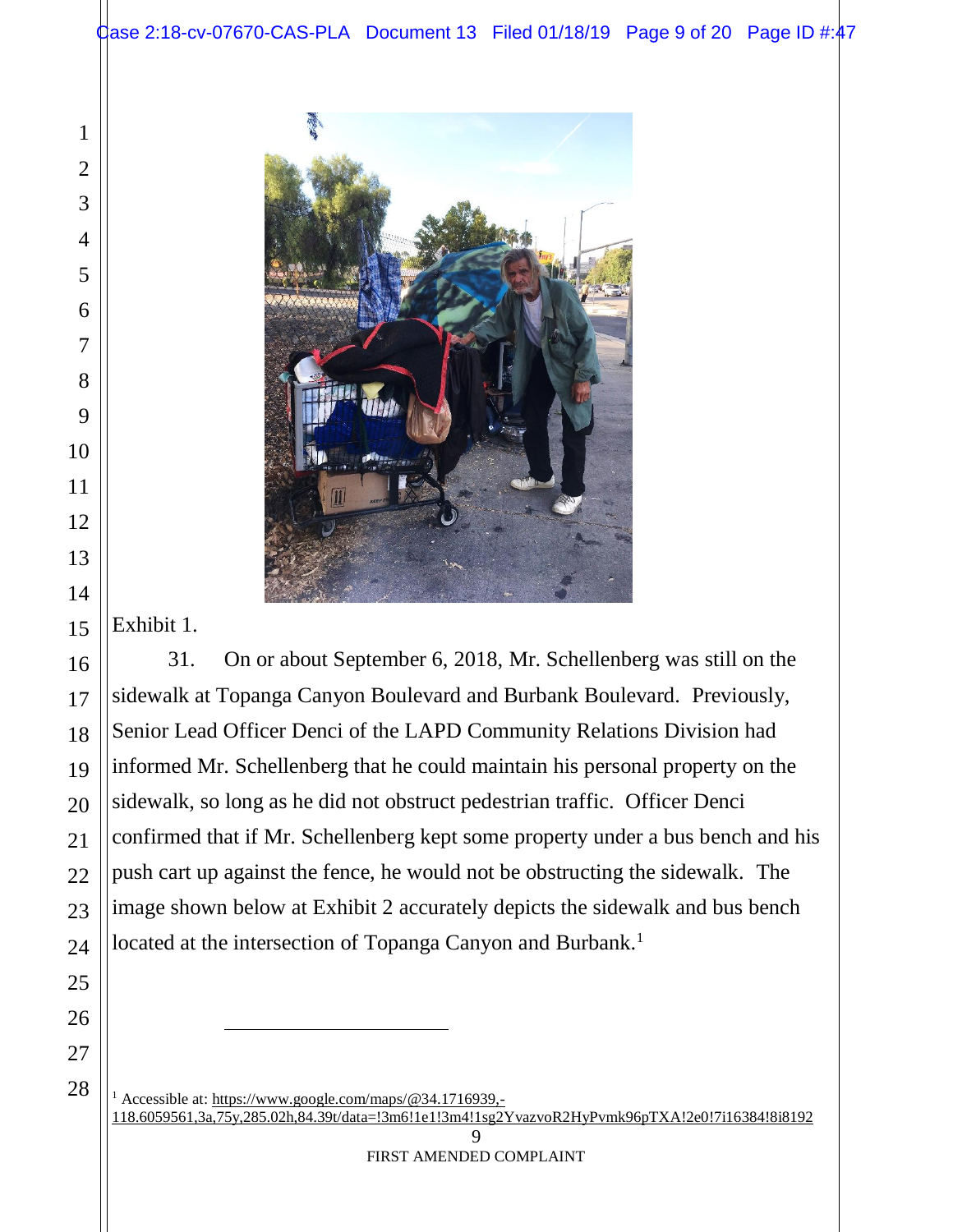

Image capture: Feb 2018 © 2019 Google

### Exhibit 2.

32. Mr. Schellenberg complied with the direction of Officer Denci. Exhibit 3 is a true and correct depiction of Mr. Schellenberg's property on September 6, 2018, located where Officer Denci stated it would be allowed.



Exhibit 3.

 FIRST AMENDED COMPLAINT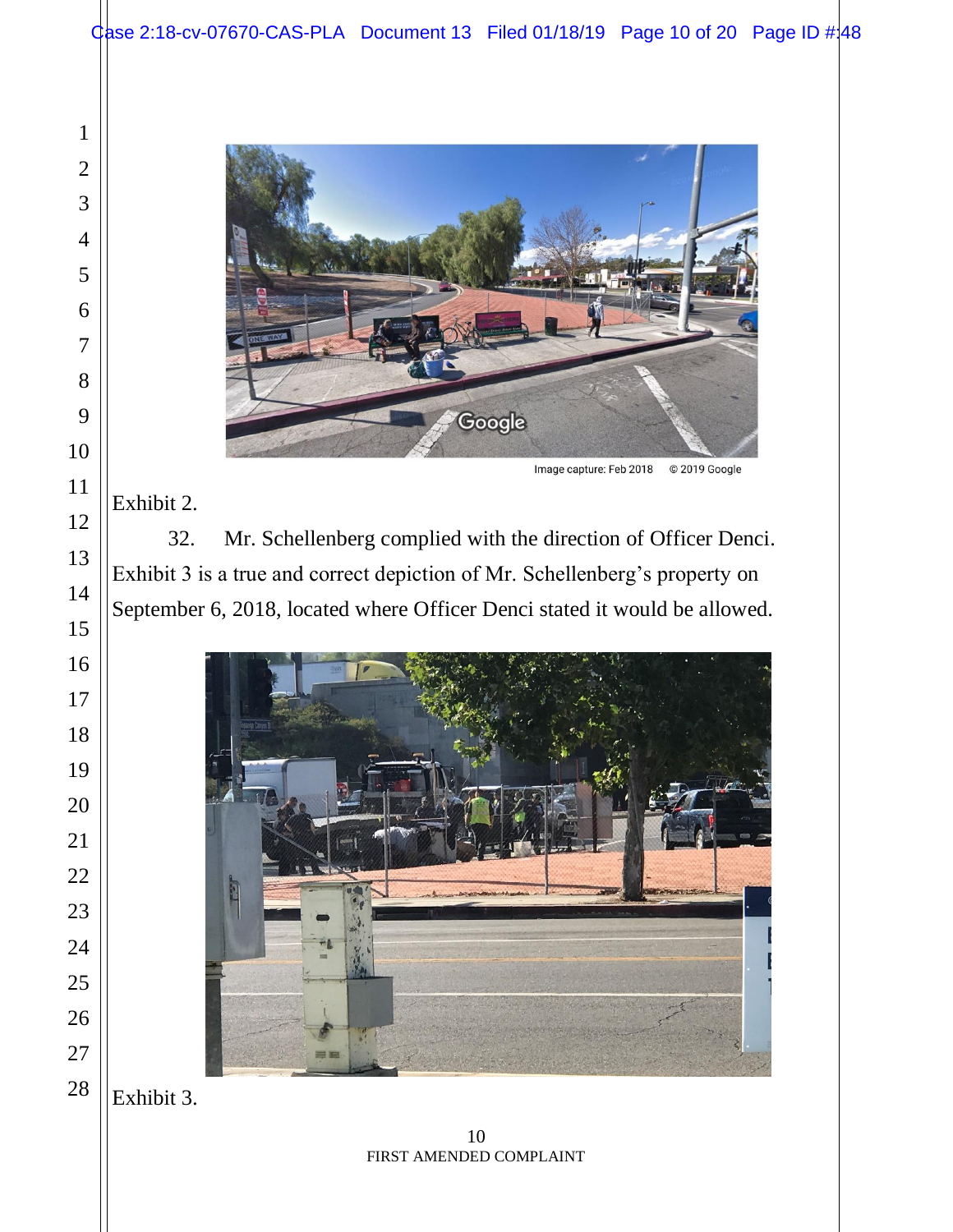33. On the morning of September 6, 2018, Officer Garza, together with five additional LAPD Officers, and Public Works employees, arrived at the intersection with a trash truck and a flatbed truck. City employees confiscated Mr. Schellenberg's property from the location Officer Denci had directed it be placed and immediately destroyed it in the trash truck. City employees did not place any of Mr. Schellenberg's property on the flatbed truck for storage. Mr. Schellenberg was left with only a handful of items, all chosen at the discretion of City officials, and lost his essential property again. Exhibit 4 is true and correct depiction of this incident.



# Exhibit 4.

34. On or about September 19, 2018 and October 23, 2018, City employees again seized Mr. Schellenberg's personal property while he was staying near the intersection of Ventura and Don Pio Drive in the Woodland Hills neighborhood of the City of Los Angeles. He was once again stripped of his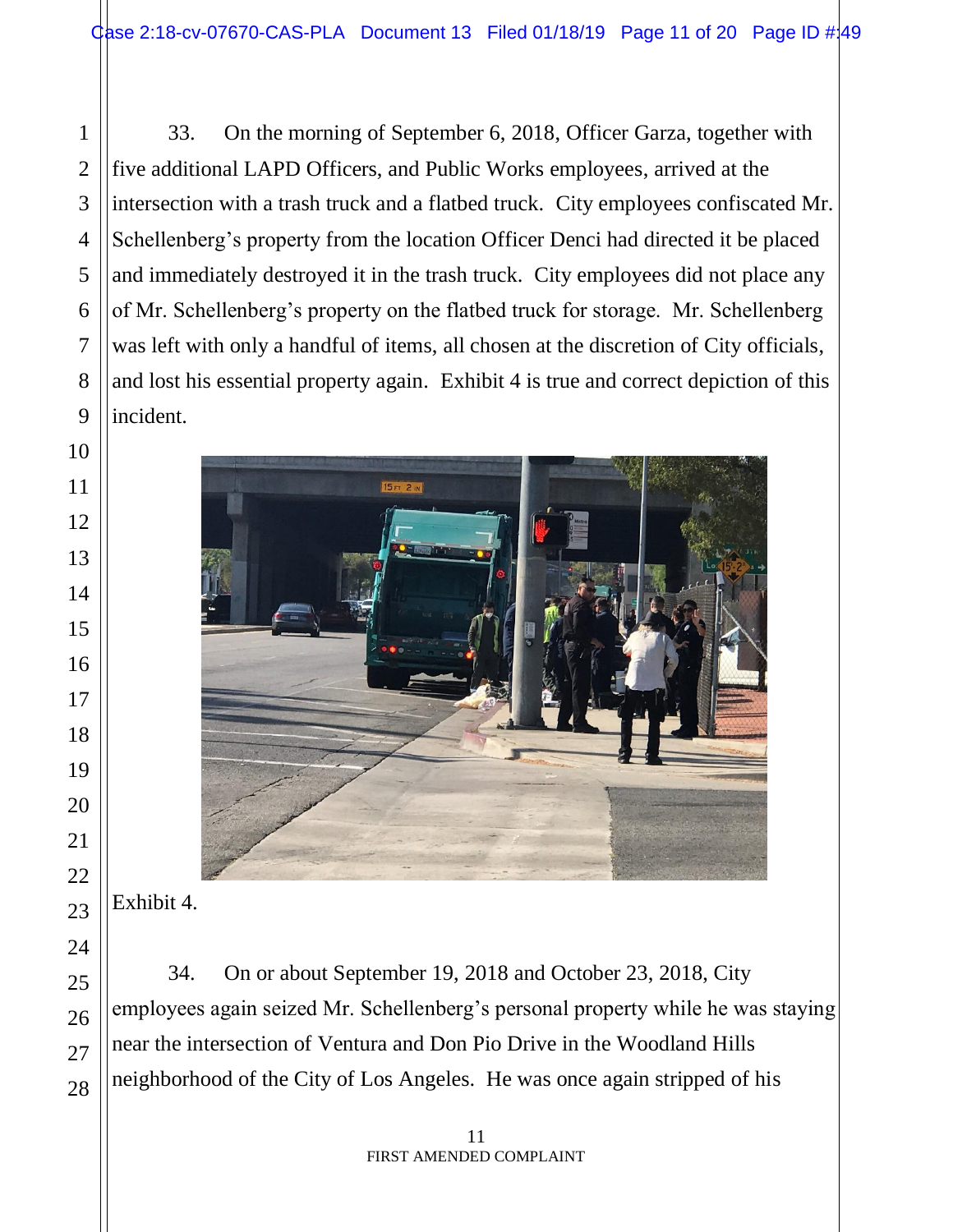essential property such as clothing, blankets, and food. On information and belief, LAPD Officer Garza was involved in both of these incidents.

35. Mr. Schellenberg is forced to move constantly around the San Fernando Valley to avoid further harassment by Defendants. He uses a portion of his disability income to pay for a personal storage unit but cannot find a safe place to sleep that is near this storage unit. As a result, he must keep some personal property with him to avoid multiple trips to his storage unit that is miles away from the nearest sidewalk he can sleep on. Because the Defendant City continues to seize and summarily destroy his property, no matter how much he has or where it is, Mr. Schellenberg lives in constant fear of losing his essential items.

### **MONELL ALLEGATIONS**

36. Based upon the principles set forth in *Monell v. New York City Department of Social Services*, 436 U.S. 658 (1978), Defendant City of Los Angeles is liable for all injuries sustained by Plaintiff as set forth herein. Defendant City bears liability because its policies, practices and/or customs caused Plaintiff's injuries. The City of Los Angeles and its officials maintained or permitted one or more of the following policies, customs, or practices:

- a. Seizure and destruction of personal property without adequate pre- or post-deprivation notice and no accessible storage location;
- b. Failure to provide adequate training and supervision to its employees with respect to constitutional rights involving seizure of personal property and due process of law; and

37. Moreover, the Defendant City was on notice of the unlawfulness of their actions based on previous legal actions brought against the City for nearly identical operations. In fact, just one year prior to the events giving rise to this action, the Defendant City was enjoined by the District Court from engaging in the very conduct that is complained of herein.

//

1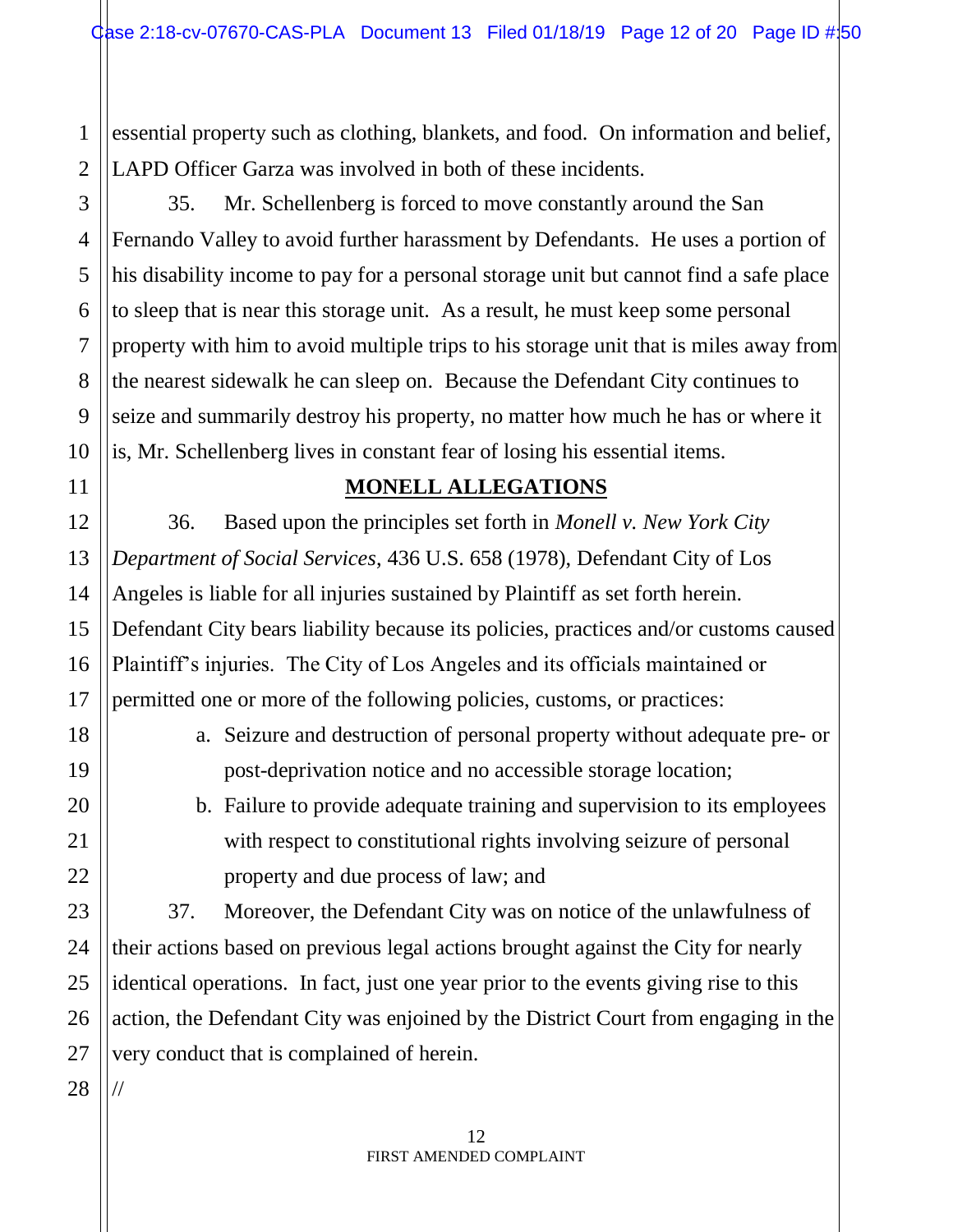#### **EXHAUSTION OF ADMINSTRATIVE REMEDIES**

38. On January 11, 2018, Plaintiff filed a Government Tort Claim with the City of Los Angeles for the July 14, 2017 property seizure. The Defendant City denied the claim in a letter dated March 5, 2018. Plaintiff filed the instant action on September 3, 2018.

39. From July 2018 to October 2018, the Defendant City engaged in at least four other property seizures, alleged at Paragraphs 27 through 37 of this First Amended Complaint. Plaintiff filed a supplemental tort claim for these subsequent seizures on November 7, 2018. The City has not made a final disposition of this claim; Plaintiff's claim has therefore been constructively denied pursuant to Cal. Gov't Code § 810 *et seq*.

#### **FIRST CAUSE OF ACTION Right to Be Secure From Unreasonable Seizures Fourth and Fourteenth Amendments (42 U.S.C. § 1983) California Constitution, Art. 1, § 13**

40. Plaintiff realleges and incorporates the allegations set forth in the proceeding paragraphs as though fully set forth herein.

41. Defendant and its employees and agents violated Plaintiff's Fourth Amendment right to be free from unreasonable seizure of his property by confiscating and then destroying Plaintiff's property without a warrant.

42. These unlawful actions were done with the specific intent to deprive Plaintiff of his constitutional right to be secure in his property.

43. Plaintiff is informed and believes that the acts of the Defendant and its employees and agents were intentional in failing to protect and preserve Plaintiff's property and that, at a minimum, were deliberately indifferent to the likely consequence that the property would be seized and destroyed unlawfully, even though the right at issue was well-established at the time.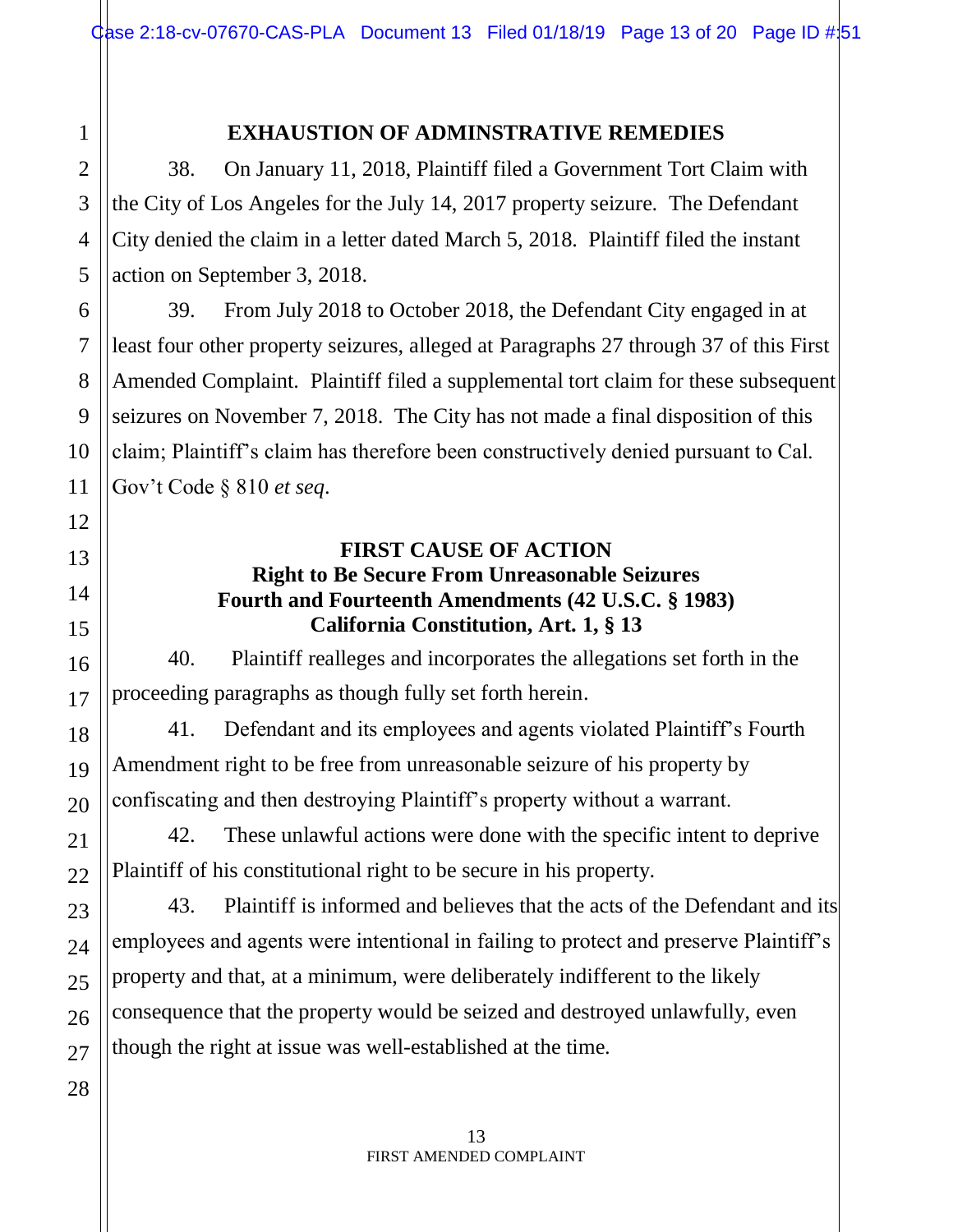44. As a direct and proximate consequence of these unlawful acts, Plaintiff has suffered and continues to suffer loss of his personal property and is entitled to compensatory damages for his property and personal injury.

# **SECOND CAUSE OF ACTION Violation of the Takings Clause Fifth and Fourteenth Amendment (42 U.S.C. § 1983) California Constitution, Art. 1 § 19**

45. Plaintiff realleges and incorporates the allegations set forth in the proceeding paragraphs as though fully set forth herein.

46. Defendant and its employees and agents seized and destroyed Plaintiff's property without offer or opportunity for compensation, in violation of the Takings Clause of the Fifth Amendment.

47. As a direct and proximate consequence of these unlawful acts, Plaintiff has suffered and continues to suffer loss of his personal property and is entitled to just compensation for his property and personal injury.

## **THIRD CAUSE OF ACTION Right to Due Process of Law Fourteenth Amendment (42 U.S.C. § 1983) California Constitution, Art. 1, § 7**

48. Plaintiff realleges and incorporates the allegations set forth in the proceeding paragraphs as though fully set forth herein.

49. Defendant and its employees and agents owed a duty to Plaintiff under the due process clause of the Fourteenth Amendment to provide Plaintiff with adequate notice that his property was at risk of being seized and/or destroyed, and to preserve that property or provide adequate means of reclaiming it in a timely manner.

50. These unlawful actions were done with the specific intent to deprive Plaintiff of his constitutional right to due process of law.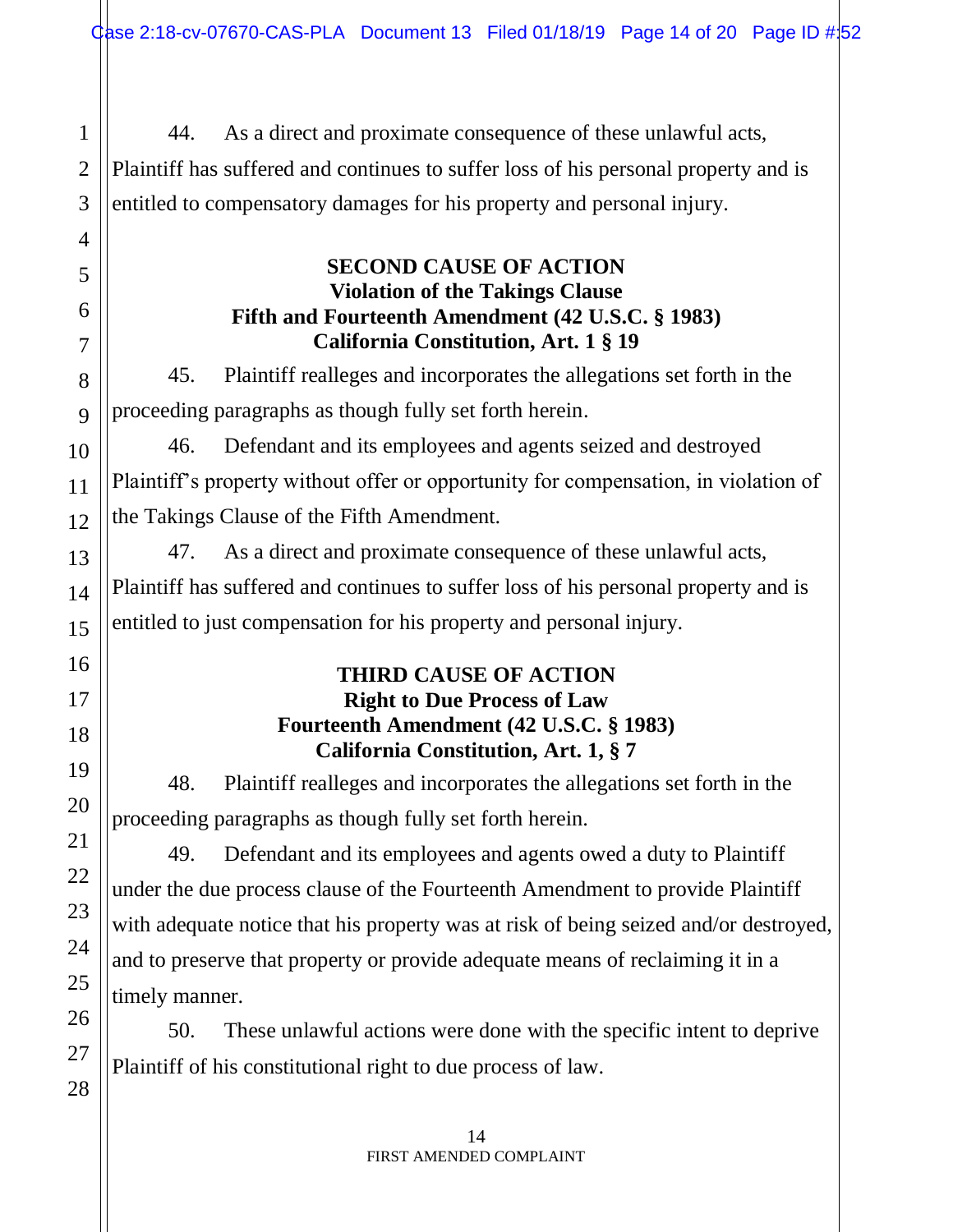51. Plaintiff is informed and believes that the acts of the Defendant and its employees and agents were intentional in failing to protect and preserve Plaintiff's property and that, at a minimum, were deliberately indifferent to the likely consequence that the property would be seized and destroyed unlawfully, even though the right at issue was well-established at the time.

52. As a direct and proximate consequence of these unlawful acts, Plaintiff has suffered and continues to suffer loss of his personal property and is entitled to compensatory damages for his property and personal injury.

# **FOURTH CAUSE OF ACTION Violation of 42 U.S.C. § 12101 et seq. Title II - Americans with Disabilities Act**

53. Plaintiff realleges and incorporates the allegations set forth in the preceding paragraphs as though fully set forth hereat.

54. Title II of the ADA provides in pertinent part: "[N]o qualified individual with a disability shall, by reason of such disability, be … denied the benefits of the services, programs, or activities of a public entity, or be subjected to discrimination by any such entity." 42 U.S.C. **§** 12132**.** 

55. At all times relevant to this action, Defendant, its employees and agents, were public entities within the meaning of Title II of the ADA and provided programs, services, or activity to the general public.

56. At all times relevant to this action, Plaintiff was a qualified individual with one or more disabilities within the meaning of Title II of the ADA and met the essential eligibility requirements under Title II.

57. Defendant's policies and practices in seizing and destroying Plaintiff's essential papers, mode of transportation and other important items have utilized methods of administration that violate Plaintiff's rights on the basis of his disabilities. 28 C.F.R. **§** 35.130(b)(3).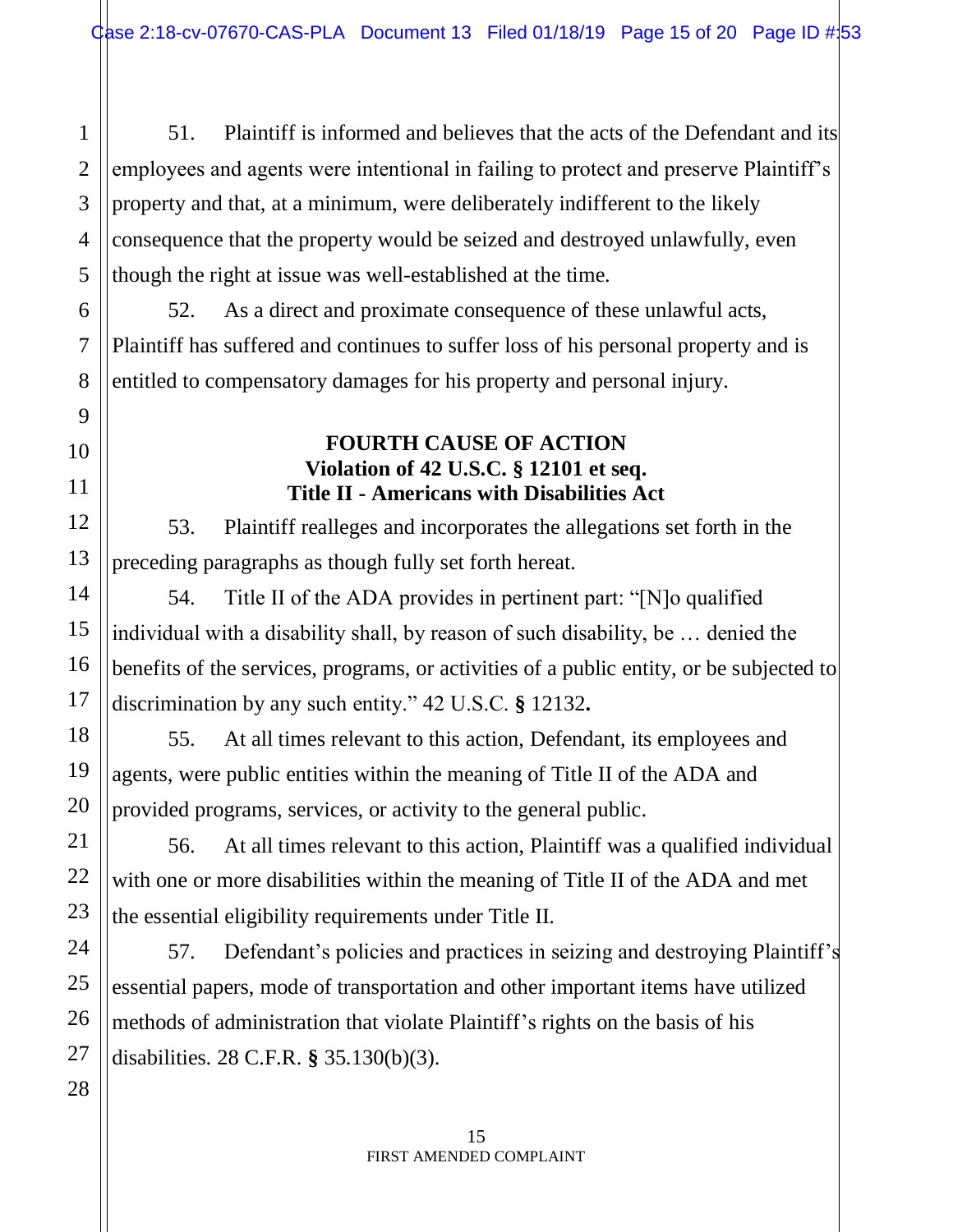58. The acts and omissions of the Defendant, its agents and employees, subjected the Plaintiff to discrimination on the basis of his disabilities in violation of Title II of the ADA by destroying his property, including a bicycle he uses for transportation because of his disability.

59. Plaintiffs knew, or should have known, that the incidence of disabilities for people who are homeless is extremely high, with estimates as high as more than one in two homeless individuals suffering from some significant mental, medical or physical disability, and many, like Plaintiff, suffering from compound disabilities. On information and belief, Plaintiff alleges that Defendant could have reasonably retained Plaintiff's bicycle, critical personal papers, and other property in a location that was accessible to an individual with disabilities. As a public entity, Defendants are required to "make reasonable modifications in policies practices, or procedures when the modifications are necessary to avoid discrimination on the basis of disability" where, as here, modifications to would not "fundamentally alter the nature of the service, program or activity." 28 C.F.R. § 35.130(b)(7). This includes the need to make reasonable accommodations to protect the essential life-protecting and mobility assistive property of persons who are homeless, as well as provide prompt and reasonable access to ensure that individuals are able to recover seized property. The policies, practices and procedures challenged in this action, even if otherwise facially neutral, unduly burden disabled persons who are without shelter and within the federal definition of homeless.

60. Defendant, its employees and agents, committed the acts and omissions alleged herein with intent and/or reckless disregard for the rights of Plaintiff.

61. Plaintiff is informed and believes that Defendant and its agents and employees have failed and continue to fail to adopt and enforce adequate policies and procedures for interacting with homeless individuals with disabilities.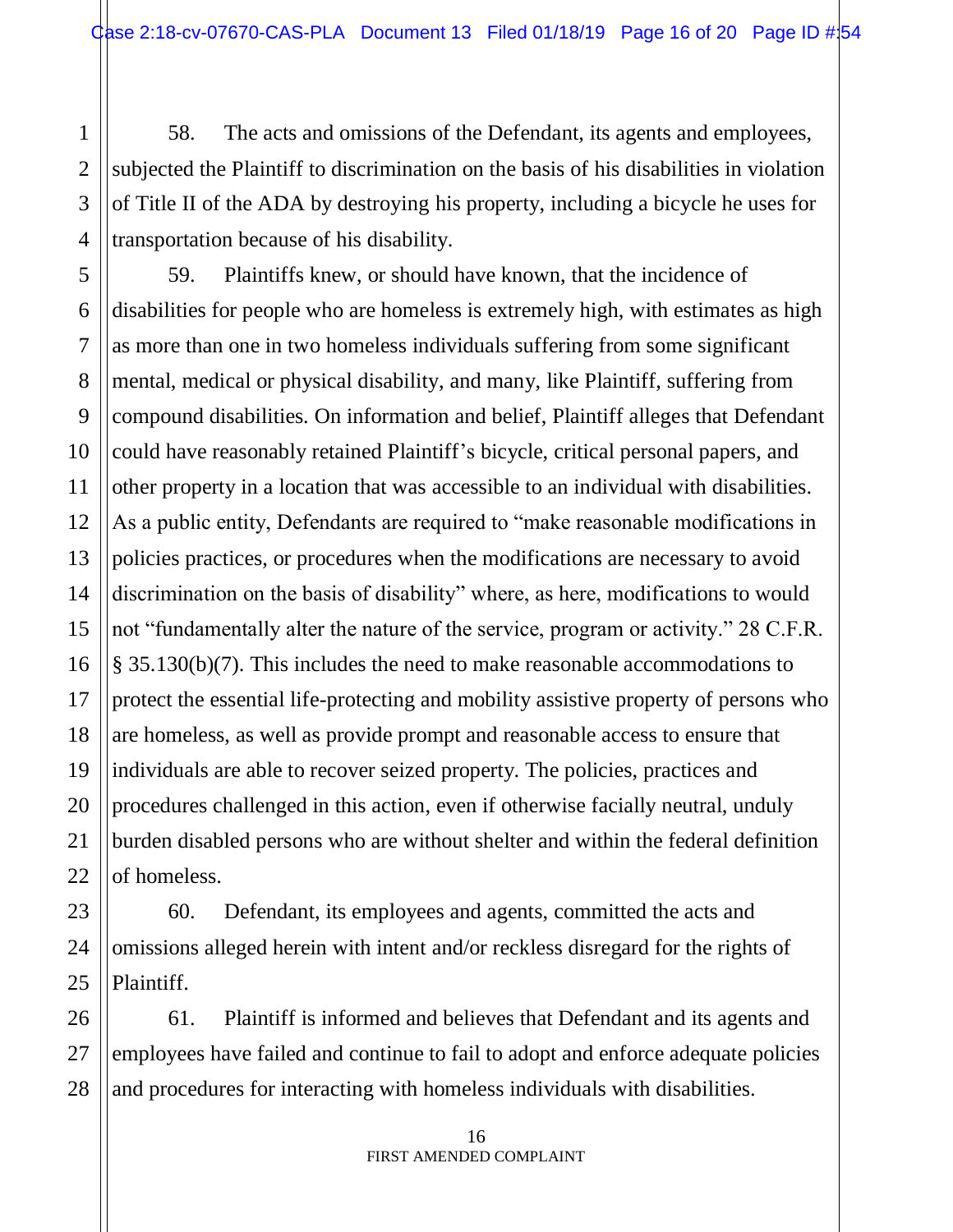## **FIFTH CAUSE OF ACTION Violation of Unruh Civil Rights Act Cal. Civ. Code § 51**

62. Plaintiff realleges and incorporates the allegations set forth in the proceeding paragraphs as though fully set forth herein.

63. California Civil Code 51 et seq. provides in pertinent part that: "All persons within the jurisdiction of this state are free and equal, and no matter what their … disability … are entitled to the full and equal … privileges, or services in all business establishments of every kind whatsoever."

64. Defendant, through its agents and employees in the LAPD and Department of Public Works, is a "business establishment" within the meaning of § 51.

65. The acts and omissions complained of herein denied Plaintiff his right to be free from discrimination on the basis of his disability, and were done with intent or reckless disregard for Plaintiff's rights as a disabled individual.

66. As a direct and proximate consequence of these unlawful acts, Plaintiff has suffered and continues to suffer loss of his statutory rights and is entitled to statutory damages pursuant to California Civil Code §§ 52 and 52.1. Plaintiff is also entitled to an injunction pursuant to Cal. Civ. Code § 52.1.

#### **SIXTH CAUSE OF ACTION Violation of Bane Civil Rights Act Cal. Civ. Code § 52.1**

67. Plaintiff realleges and incorporates the allegations set forth in the proceeding paragraphs as though fully set forth herein.

68. Defendant's agents and employees have used arrests, threats of arrest and intimidation to interfere with Plaintiff's rights to maintain their personal possessions in the exercise of Plaintiffs' rights secured by the Constitution of the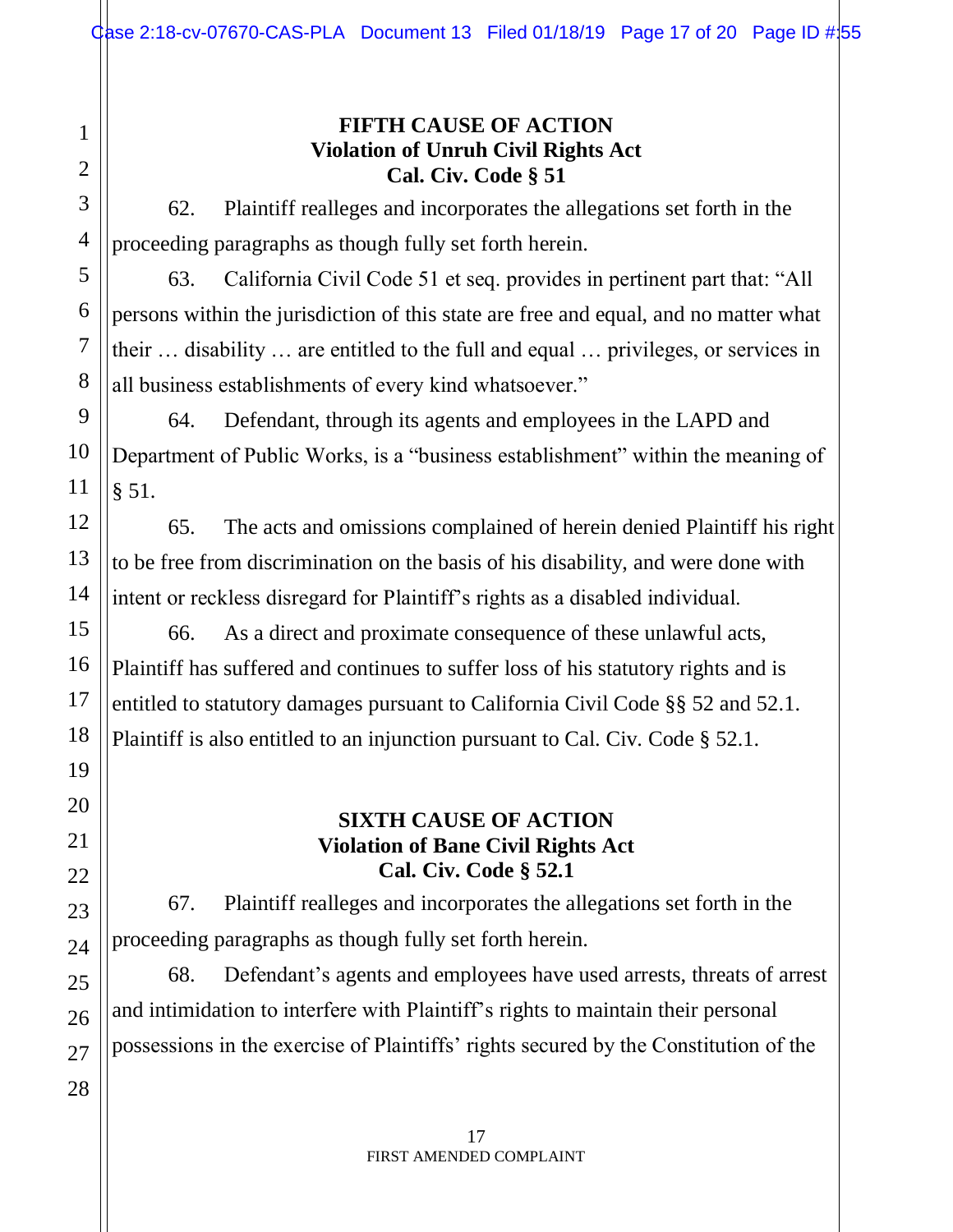United States, the Constitution of the State of California, and the statutory laws of the State of California.

69. As a direct and proximate consequence of these unlawful acts, Plaintiff has suffered and continues to suffer loss of his statutory rights and is entitled to statutory damages pursuant to California Civil Code §§ 52 and 52.1. Plaintiff is also entitled to an injunction pursuant to Cal. Civ. Code § 52.1.

# **SEVENTH CAUSE OF ACTION Violation of Cal. Civ. Code § 2080 et seq.**

70. Plaintiff realleges and incorporates the allegations set forth in the proceeding paragraphs as though fully set forth herein.

71. Defendant's policies, practices, and conduct challenged herein violated California Civil Code § 2080 et seq., in that Defendant's agents and employees failed to protect and preserve Plaintiff's personal property when the property was on the public sidewalk, failed to provide written notice that the property would be taken, and failed to provide post-deprivation notice so that Plaintiff would have the opportunity to reclaim it within a reasonable time.

72. Cal. Civ. Code § 2080 et seq. imposes a mandatory duty to maintain property that is not abandoned.

### **INJUNCTIVE RELIEF**

73. Plaintiff realleges and incorporates the allegations set forth in the preceding paragraphs as though fully set forth herein.

74. A real and immediate difference exits between Plaintiff and Defendant regarding Plaintiff's rights and Defendant's duty owed to Plaintiff to protect Plaintiff's personal property present on the public sidewalks and streets of the City of Los Angeles. Defendant's policies and actions have resulted and will result in irreparable injury to Plaintiff.

75. There is no plain, adequate, or complete remedy at law to address the wrongs described herein. The Defendant City has made it clear that it intends to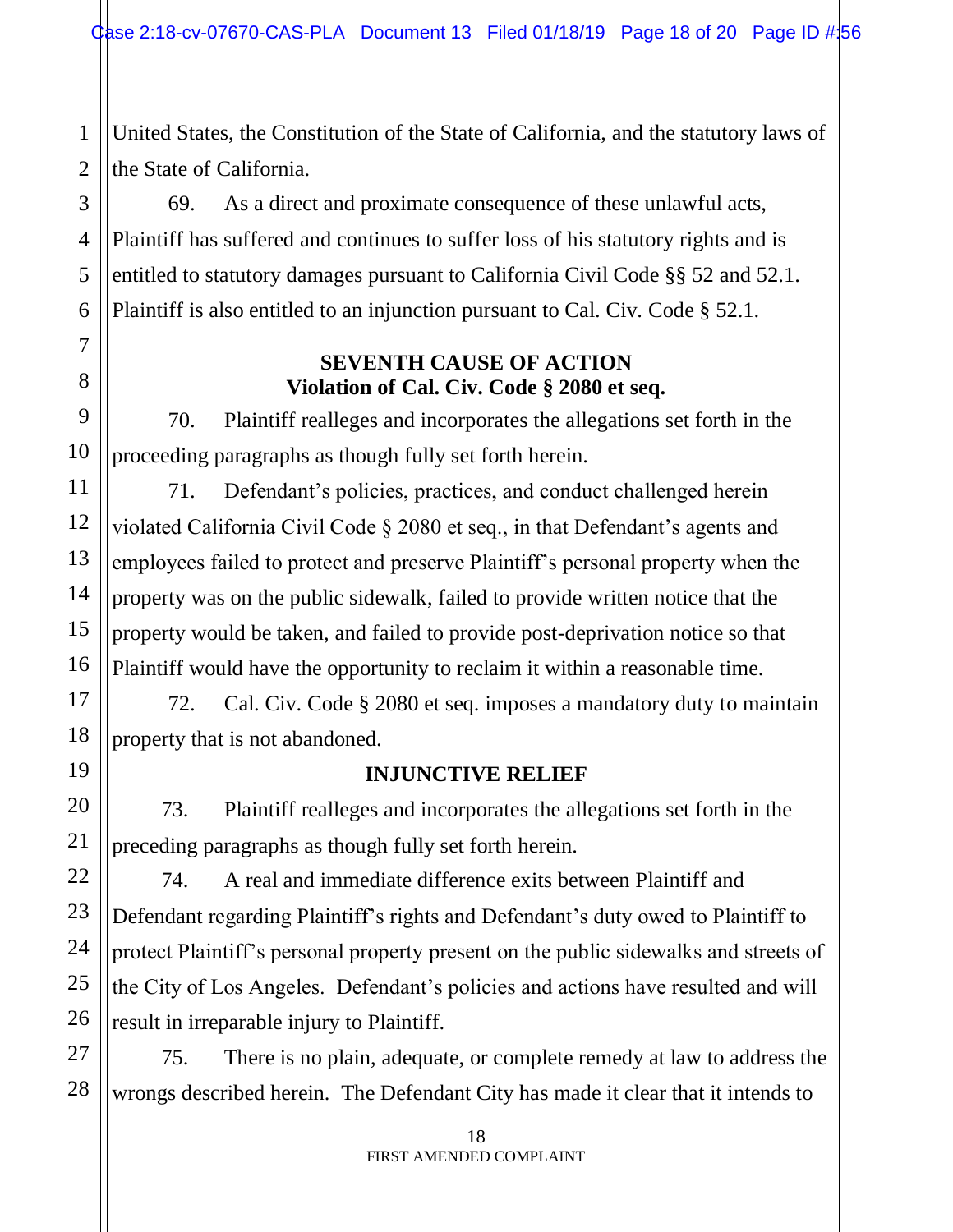continue these practices of confiscating and immediately destroying the property of homeless individuals from the public streets and sidewalks without a warrant, without pre- and post- deprivation notice, and without just compensation. Unless restrained by this Court, Defendant will continue to implement this policy and practice.

76. As a direct and proximate consequence of the acts of Defendant's Plaintiff has and will continue to suffer damages through injury to his person and the loss of his personal property, including bedding, clothing, medication, tents, tarts, personal papers, and other personal possessions. Plaintiff claims that these acts are contrary to law and seeks a declaration of his rights with regard to this controversy.

### **PRAYER FOR RELIEF**

77. Plaintiff realleges and incorporates the allegations set forth in the preceding paragraphs as though fully set forth herein.

**WHEREFORE**, Plaintiff prays as follows:

1. For a declaratory judgment that Defendant's policies, practices and conduct as alleged herein violate Plaintiff's rights under the United States and California Constitutions and the laws of California;

2. For an order enjoining and restraining Defendant from engaging in the policies, practices, and conduct complained of herein;

3. For damages according to proof and on the basis of minimum statutory amounts recoverable under California law for the loss of Plaintiff's property, the violation of his constitutional rights, and for pain and suffering resulting from the unlawful conduct of Defendant;

4. For costs of suit and attorney fees as provided by law;

5. For such other relief as the Court deems just and proper.